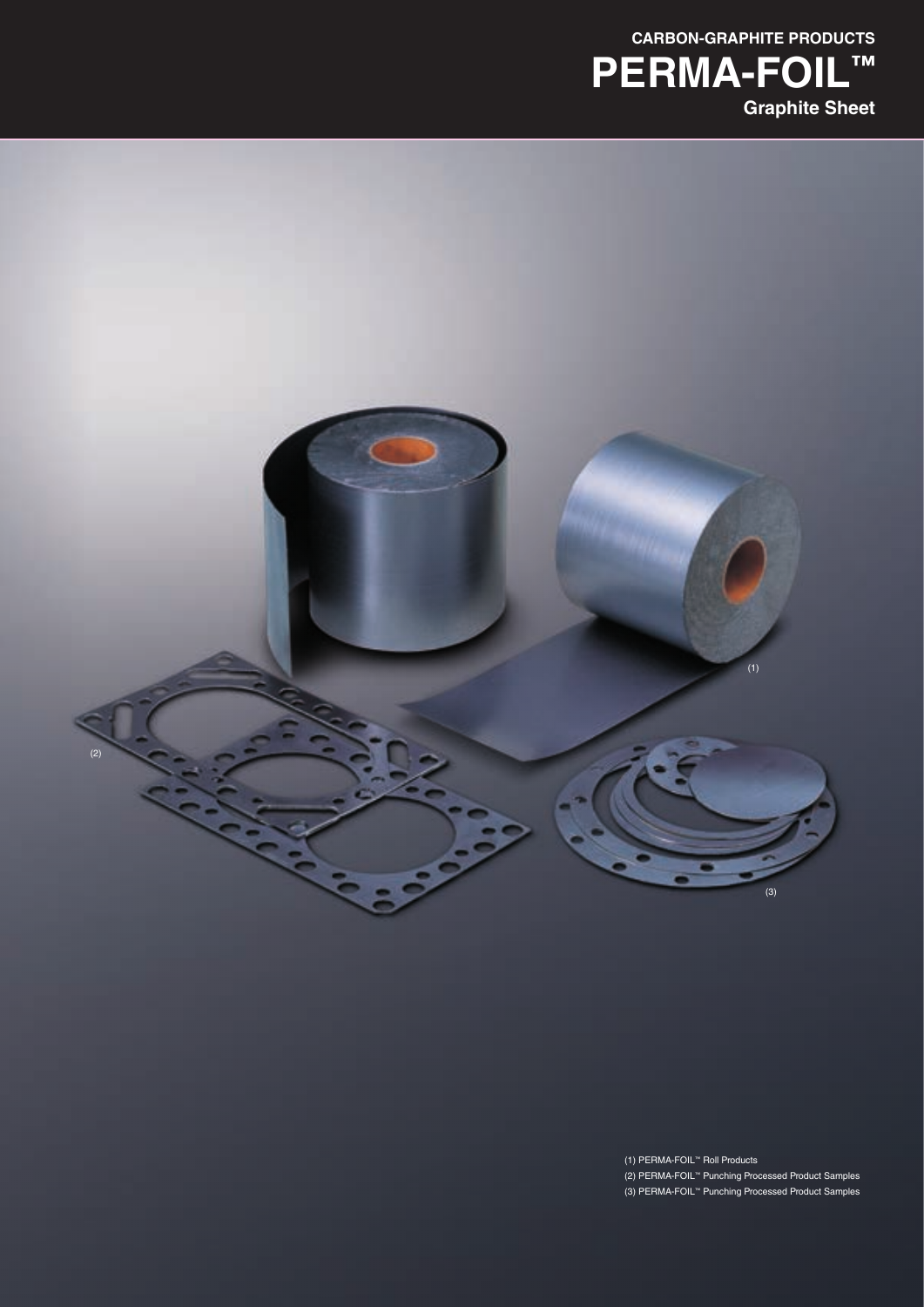

# **Features of PERMA-FOIL™**

PERMA-FOIL™ is a generic term for the flexible graphite sheet that Toyo Tanso developed through our original manufacturing technology. It is a sheet graphite product that is formed using select acid treated natural graphite, which is then compressed after undergoing high temperature expansion. Only natural graphite is used as a raw material, which yields highly flexible carbon with excellent heat resistance and chemical resistance. Other features include a high compressibility recovery rate, excellent airtightness, and a high thermal conductivity.

### ■ **Excellent Self-Lubrication**

PERMA-FOIL™ has self-lubricating properties due to its layered crystal structure, making it appropriate for use in high-temperature atmospheres and in fields where fluids and lubricants are avoided. In particular, its coefficient of friction in an unlubricated condition is low compared with other materials, making adhesion difficult to occur.

#### ■ Stable in the wide range of temperature

Since PERMA-FOIL™ is produce only from natural graphite without using a binder, it is stable in the wide range of temperature (-200°C to 3200°C inert atmosphere) enabling it to be used.

### ■ **Flexibility, Compressibility recovery properties**

This graphite sheet has flexibility and high recovery from compressive stress, which previously unobtainable with existing graphite products. Good matching with counter materials make it ideal for use as a sealing material.

### ■ **Excellent Chemical Resistance**

PERMA-FOIL™ has excellent chemical resistance (acid, base) and is chemically stable.

### ■ **Excellent Thermal and Electrical Conductivity**

Thermal and electrical conductivity are excellent parallel to surface, and PERMA-FOIL™ is optimum as a heat release material and as a heat transfer material. \* Patent Number 3691836 (JP)

#### ■ **Excellent Purity**

High purity products that have undergone high temperature treatment with halogen gas have a very high purity. Since it has extremely high purity, it is optimum for components in semiconductor, IT, or nuclear energy industry application. \* Patent Number 2620606 (JP)

Graphite crystal structure









It has excellent heat resistance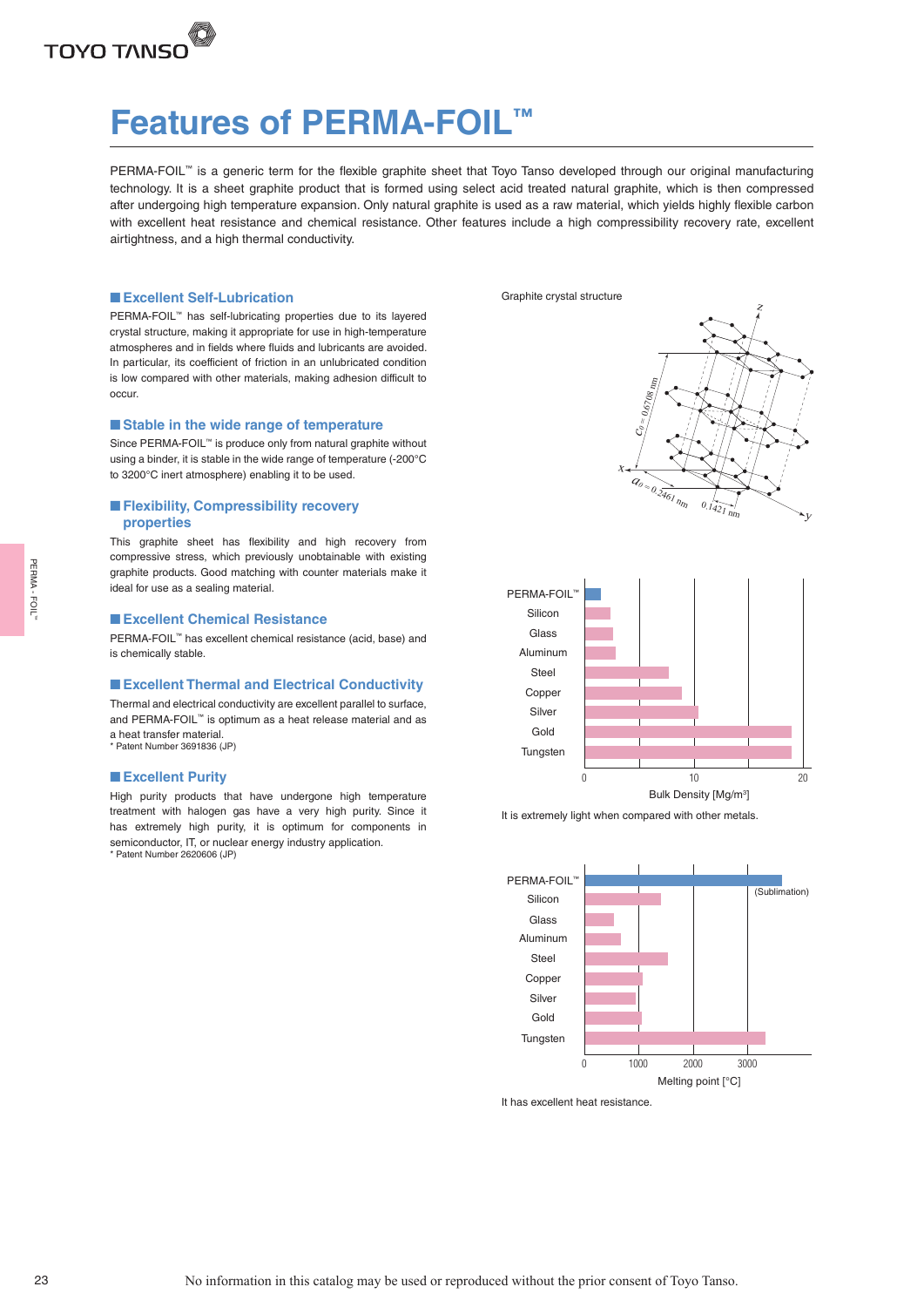

# **Manufacturing Process**

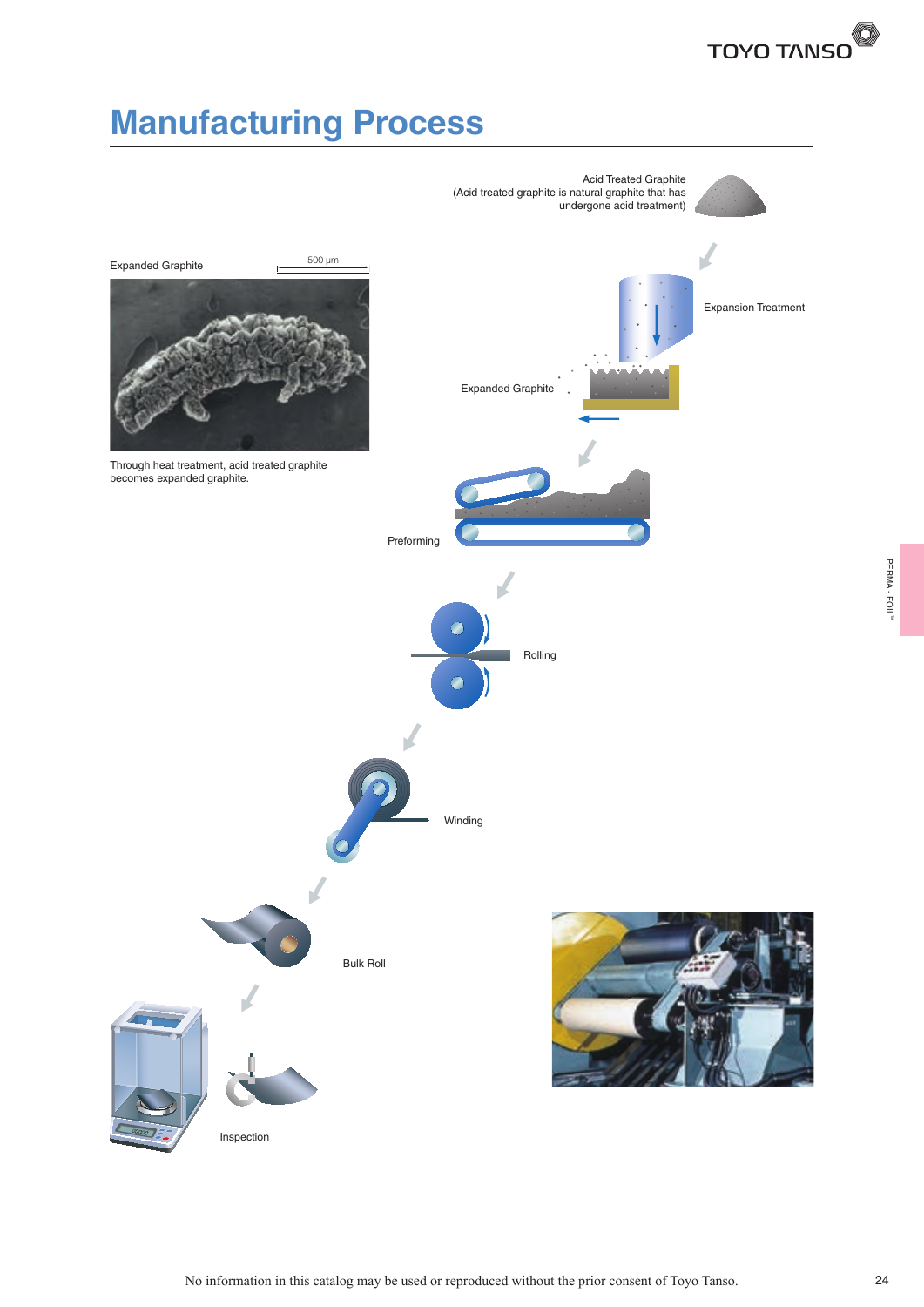

# **Grade and Application**

PERMA-FOIL™ has excellent sealing properties, durability, and machinability. Our high purity products have gone through our unique purification process and are optimum as components in the nuclear energy industry, as spacers and packing used in the semiconductor industry, as radiator plates used in the electronics industry, and as other such components. Grades are arranged for all kinds of applications including: automotive gaskets, general industrial packing, parts for semiconductor equipment, corrosion resistant seals, IT industry applications, and a wide range of other applications. We produce this product in a wide array of sizes and shapes including rolls, cut sheets and custom shapes made to customer specification.

|             | Grade                                                            | Characteristics                                                                               | Application                                                                                                                   | Forms of Supplies             |
|-------------|------------------------------------------------------------------|-----------------------------------------------------------------------------------------------|-------------------------------------------------------------------------------------------------------------------------------|-------------------------------|
|             | PF                                                               | <b>Graphite Sheet</b><br>Standard products                                                    |                                                                                                                               |                               |
|             | PF-R2                                                            | Thermal stable property improved<br>version of standard products                              | Automotive gaskets<br>General industrial packing                                                                              |                               |
|             | PF-HP                                                            | Low ash content products                                                                      |                                                                                                                               | Roll products<br>Cut products |
| PERMA-FOIL" | PF-G3                                                            | Corrosion resistance and thermal<br>stable property improved version of<br><b>R2 Products</b> | Heat resistant gasket<br>Packing                                                                                              |                               |
|             | PF-UHP, UHPU, UHPL                                               | High Purity products                                                                          | Parts for high purity furnace<br>for semiconductor and nuclear<br>applications.<br>Heat conducting material<br>Heat spreader. |                               |
|             | PF-A                                                             | Bonded products<br>$(Thickness \geq 1.5 \text{ mm})$                                          | Heat insulation material<br>General industrial packing                                                                        |                               |
|             | PF-SUS, AL                                                       | SUS, AL Foil Laminated products                                                               | Automotive gaskets<br>General industrial packing                                                                              |                               |
|             | <b>Gather Sheet S</b>                                            | Gather sheets with adhesive tape                                                              | Flange gasket                                                                                                                 |                               |
|             | PF Powder 4, 8F                                                  | Pulverized graphite sheet                                                                     | General industrial packing<br><b>Battery parts</b>                                                                            | Powder                        |
|             | * For available dimensions, please contact our sales department. |                                                                                               |                                                                                                                               |                               |
|             |                                                                  |                                                                                               |                                                                                                                               |                               |
|             |                                                                  |                                                                                               |                                                                                                                               |                               |
| 25          |                                                                  |                                                                                               | No information in this catalog may be used or reproduced without the prior consent of Toyo Tanso.                             |                               |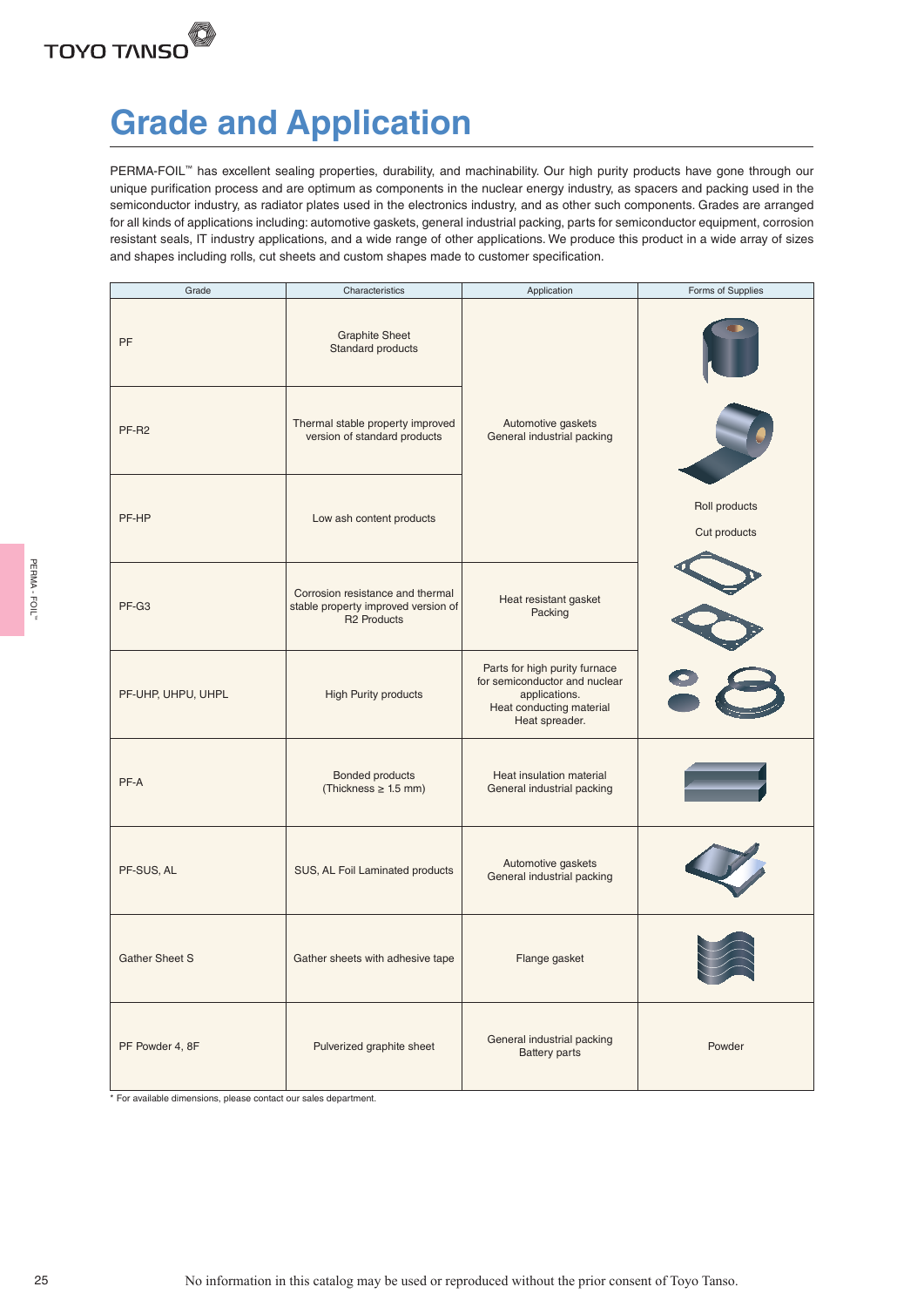# **Property Data**

### ■ Typical properties

|                                      | Item                                                                   | Unit                     | Grade                 |              |                        |              |                  |                 |  |  |  |  |  |  |
|--------------------------------------|------------------------------------------------------------------------|--------------------------|-----------------------|--------------|------------------------|--------------|------------------|-----------------|--|--|--|--|--|--|
|                                      |                                                                        |                          | PF                    | PF-R2        | PF-HP                  | PF-G3        | PF-UHPL          | PF-UHP, UHPU    |  |  |  |  |  |  |
|                                      | <b>Operation Temperature</b>                                           | $^{\circ}C$              |                       |              | -200 to 3200           |              |                  |                 |  |  |  |  |  |  |
|                                      | <b>Thickness</b>                                                       | mm                       | $0.2$ to $1.0$        | 0.2 to 1.5   | $0.05$ to $1.0$        | 0.2 to 1.0   | 0.38             | 0.1 to 1.5      |  |  |  |  |  |  |
|                                      | <b>Bulk Density</b>                                                    | Mq/m <sup>3</sup>        | $0.5$ to 1.1          | $0.5$ to 1.1 | $0.5$ to $2.0$         | $0.5$ to 1.1 | 1.0              | 1.0, 0.9        |  |  |  |  |  |  |
|                                      | <b>Oxidation Loss</b>                                                  | mass $%$                 | 40                    | 25           | 40                     | 3            | 5                | 5               |  |  |  |  |  |  |
| <b>Initial Oxidation Temperature</b> |                                                                        | $^{\circ}C$              | 440                   | 730          | 630                    | 850          | 820              | 820             |  |  |  |  |  |  |
|                                      | <b>Tensile Strength</b>                                                | <b>MPa</b>               | 4.9                   | 5.2          | 4.9                    | 5.1          | 6.3              | 6.3             |  |  |  |  |  |  |
|                                      | <b>Sulfur Content</b>                                                  | mass ppm                 | 1000                  | 1000         | 1000                   | 1000         | < 1              | < 1             |  |  |  |  |  |  |
|                                      | <b>Chlorine Content</b>                                                | mass ppm                 | < 10                  | <10          | $3$                    | $3$          |                  |                 |  |  |  |  |  |  |
|                                      | <b>Compression Rate</b>                                                | $\%$                     | 47                    |              |                        |              |                  |                 |  |  |  |  |  |  |
|                                      | <b>Recovery Rate</b>                                                   | $\frac{1}{\alpha}$       |                       |              | 15                     |              |                  |                 |  |  |  |  |  |  |
|                                      | <b>Stress Release Rate</b>                                             | $\frac{1}{6}$            | 1.0                   |              |                        |              |                  |                 |  |  |  |  |  |  |
|                                      | <b>Ash Content</b>                                                     | mass %                   | 0.5                   | 0.5          | 0.1                    | 0.5          | $20$<br>mass ppm | <10<br>mass ppm |  |  |  |  |  |  |
| pH                                   |                                                                        |                          | 5.1                   | 5.1          | 5.1                    | 5.1          | 7.0              | 7.0             |  |  |  |  |  |  |
|                                      | <b>Gas Permeability</b><br>(Nitrogen, 0.1MPa Differential<br>Pressure) | $m^2/s$                  | $1.3 \times 10^{-10}$ |              |                        |              |                  |                 |  |  |  |  |  |  |
| Coefficient<br>of Thermal            | Parallel to<br>surface                                                 | 1/K                      | $5 \times 10^{-6}$    |              |                        |              |                  |                 |  |  |  |  |  |  |
| Expansion                            | Perpendicular<br>to surface                                            |                          |                       |              | $2 \times 10^{-4}$     |              |                  |                 |  |  |  |  |  |  |
| Thermal<br>Conductivity              | Parallel to<br>surface                                                 |                          | 200                   |              |                        |              |                  |                 |  |  |  |  |  |  |
| $(25^{\circ}C)$                      | Perpendicular<br>to surface                                            | $W/(m \cdot K)$          | 5                     |              |                        |              |                  |                 |  |  |  |  |  |  |
| Electrical<br>Resistivity            | Parallel to<br>surface                                                 | $\mu\Omega \cdot m$      |                       |              | $\overline{7}$         |              |                  |                 |  |  |  |  |  |  |
| $(25^{\circ}C)$                      | Perpendicular<br>to surface                                            |                          |                       | 1,000        |                        |              |                  |                 |  |  |  |  |  |  |
| Flamability                          |                                                                        | $\overline{\phantom{a}}$ |                       |              | Equivalent to UL94 V-0 |              |                  |                 |  |  |  |  |  |  |

\* The figures above are typical values, and are not guaranteed.<br>\* Property data with the density of 1.0 Mg/m<sup>3</sup>.

\* Oxidation loss is the result of the measurement for 1 hour at 670°C.<br>\* Initial oxidation temperature represents the Starting temperature of mass decrease by the result of the measurement using a thermobalance in the air

Before actually using one of our products, please be sure to contact our sales department to consult on selecting the most appropriate grade.

### ■ Initial Oxidation Temperature



We have several grades that may suit customers' heat resistance requirements.

■ Relationship Between Density and Tensile Strength



High density products have high strength.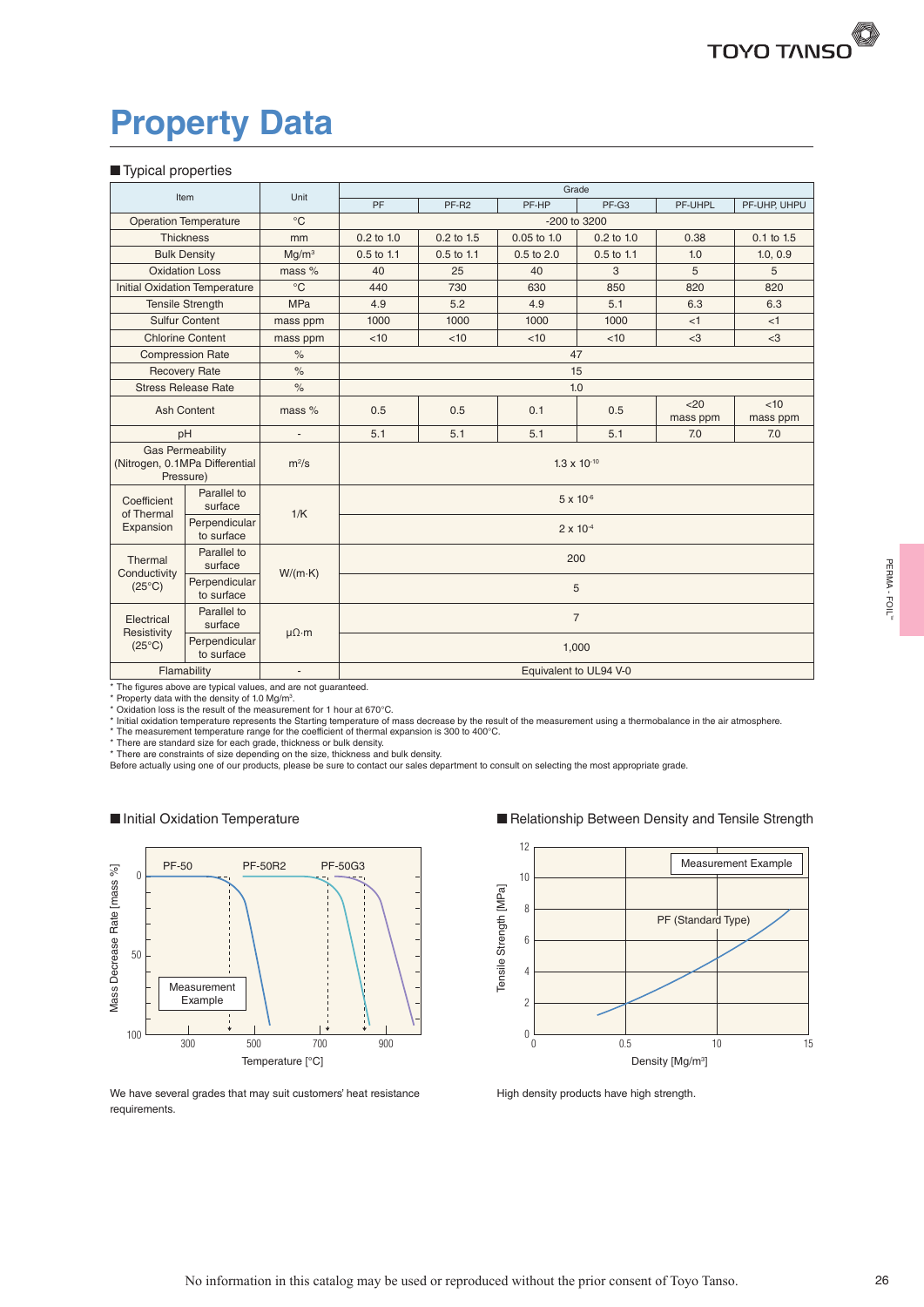# **Property Data**

■ Excellent Compressibility Recovery Properties The relationship between density and compression stress during Compression and release (PF-50)



## Thermal conductivity ■ Effective of Compression Stress to Each Properties



High density products have an extremely high thermal conductivity.



### Electrical Resistivity



\* Thermal conductivity is independent from sheet thickness and grade.

### ■ High Sealing Properties

The relationship between clamp pressure and amount of leakage (PF-50)





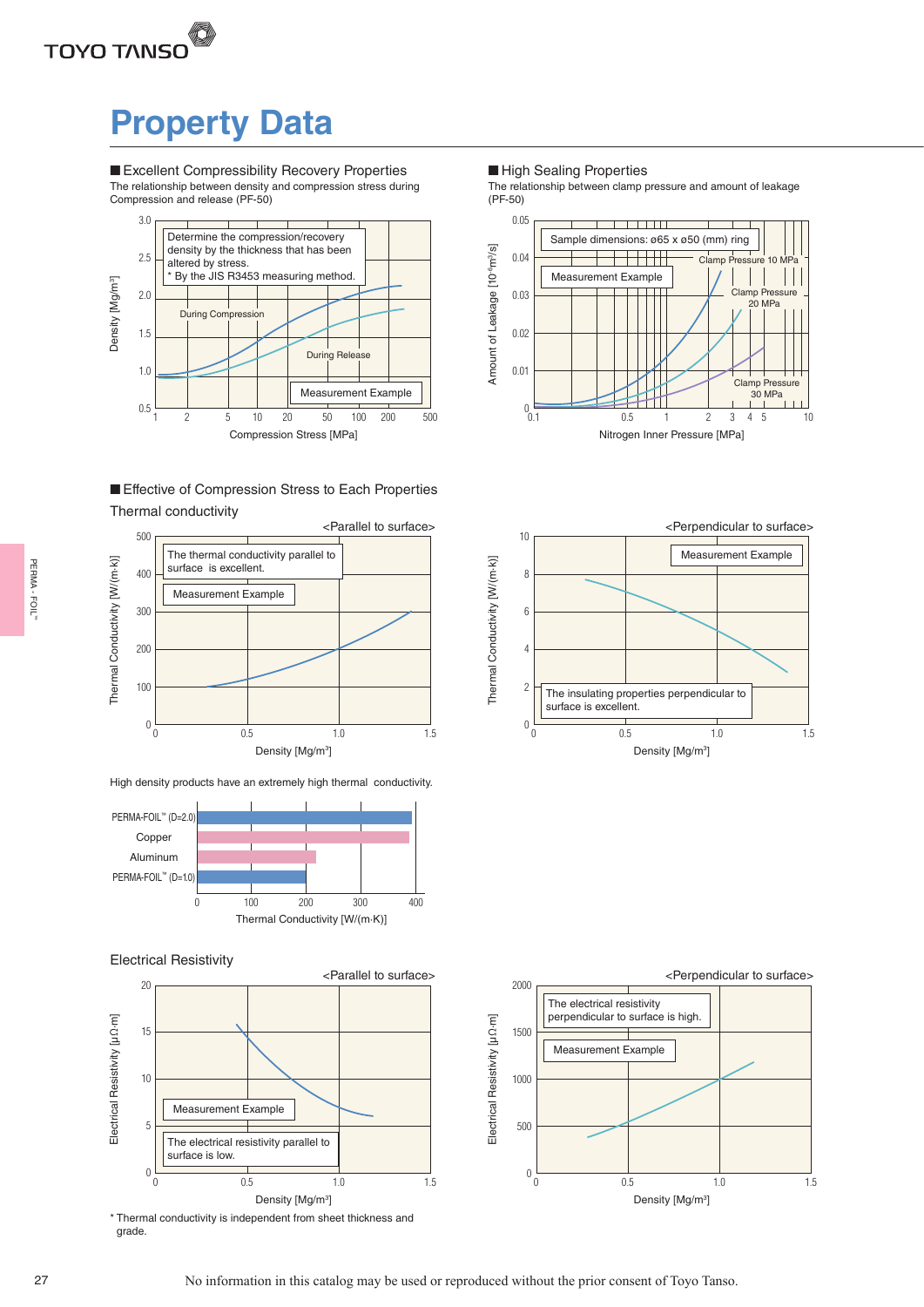



#### ■ Chemical Resistance

|                                                 |                       |                    | Room<br>temperature<br>(30 Day<br>Immersion) |            |                    | $50^{\circ}$ C<br>(30 Day<br>Immersion) |            |                    | 85°C<br>(6 Hour<br>Immersion) |            |
|-------------------------------------------------|-----------------------|--------------------|----------------------------------------------|------------|--------------------|-----------------------------------------|------------|--------------------|-------------------------------|------------|
| <b>Chemical Substance</b>                       | Concentration (mass%) | Thickness Increase | Weight Increase                              | Appearance | Thickness Increase | Weight Increase                         | Appearance | Thickness Increase | Weight Increase               | Appearance |
| <b>Sulfuric Acid</b>                            | 90                    |                    |                                              |            | Δ                  | $\times$                                | $\bigcirc$ | Δ                  | $\times$                      | $\bigcirc$ |
|                                                 | 95                    | Δ                  | $\times$                                     | Δ          | Δ                  | $\times$                                | $\times$   |                    |                               |            |
| 10<br><b>Nitric Acid</b>                        |                       | $\circ$            | $\circ$                                      | $\circ$    | $\bigcirc$         | $\circ$                                 | $\circ$    |                    |                               |            |
|                                                 | 20                    | $\bigcirc$         | $\bigcirc$                                   | $\bigcirc$ | $\bigcirc$         | $\bigcirc$                              | $\bigcirc$ |                    |                               |            |
| <b>Sulfuric Acid</b><br>$+$ Nitric Acid = 9:1   |                       | $\times$           | $\times$                                     | $\times$   |                    |                                         |            |                    |                               |            |
| <b>Hydrochloric Acid</b>                        | 36                    |                    |                                              |            | $\bigcirc$         | $\bigcirc$                              | $\bigcirc$ | $\bigcirc$         | $\bigcirc$                    | $\circ$    |
| Phosphoric Acid                                 | 85                    |                    |                                              |            | $\bigcirc$         | Δ                                       | $\bigcirc$ | $\bigcirc$         | Δ                             | $\circ$    |
| <b>Hydrofluoric Acid</b>                        | 46                    | $\bigcirc$         | $\bigcirc$                                   | $\bigcirc$ |                    |                                         |            |                    |                               |            |
| Ammonia Water                                   | 28                    | $\bigcirc$         | $\bigcirc$                                   | $\bigcirc$ |                    |                                         |            |                    |                               |            |
| Sodium Hydroxide                                | 25                    | $\bigcirc$         | $\bigcirc$                                   | $\bigcirc$ | $\bigcirc$         | $\bigcirc$                              | $\bigcirc$ | $\bigcirc$         | $\bigcirc$                    | $\bigcirc$ |
| Methanol                                        | 100                   | $\bigcirc$         | $\bigcirc$                                   | $\bigcirc$ |                    |                                         |            |                    |                               |            |
| Acetone                                         | 100                   | $\bigcirc$         | $\bigcirc$                                   | $\bigcirc$ |                    |                                         |            |                    |                               |            |
| Gasoline                                        | 100                   | $\bigcirc$         | ∩                                            | $\bigcirc$ |                    |                                         |            |                    |                               |            |
| * ONo Change ASlight Change XSignificant Change |                       |                    |                                              |            |                    |                                         |            |                    |                               |            |

\* Chemical resistance is independent from sheet thickness and grade.

### ■ Initial Reaction Temperatures with Various **Substances**

|  |  | * Extracted from other publications |
|--|--|-------------------------------------|
|  |  |                                     |

| Reactant               | <b>Initial Reaction Temperature</b> | <b>Compounds of Reaction</b> |
|------------------------|-------------------------------------|------------------------------|
| <b>Silicon Dioxide</b> | 1250°C                              | CO, Si, SiC                  |
| Copper                 | No Reaction                         |                              |
| Magnesium              | No Reaction                         |                              |
| Iron                   | 600 to 800°C                        | Fe <sub>3</sub> C            |
| Cobalt                 | $218^{\circ}$ C                     | CoC, Co <sub>3</sub> C       |
| Lead                   | No Reaction                         |                              |
| Aluminum Oxide         | 1280°C                              | $CO$ , Al, $Al_4C_3$         |
| <b>Magnesium Oxide</b> | $1350^{\circ}$ C                    | CO, Mg                       |
| <b>Zirconium Oxide</b> | 1300°C                              | CO, Zr, ZrC                  |
|                        |                                     |                              |



■ Electromagnetic Shield Characteristics (PF-50)



#### ■ Impurity Analysis Example Units: mass ppm

|                        |                                                    | Increase                   | Increase        | <b>arance</b> | ő<br>Increase | Increase    | entance    | š<br>Increase                          | Increase    | entance | Shield Effectivene | 40 |                                              |     |            |                          |                               |         | <b>Measurement Example</b>        |      |
|------------------------|----------------------------------------------------|----------------------------|-----------------|---------------|---------------|-------------|------------|----------------------------------------|-------------|---------|--------------------|----|----------------------------------------------|-----|------------|--------------------------|-------------------------------|---------|-----------------------------------|------|
|                        | 90                                                 |                            |                 |               | Δ             | X           | О          | Δ                                      | $\times$    | O       |                    | 20 |                                              |     |            |                          | Measured by Kansai Electronic |         |                                   |      |
|                        | 95                                                 | $\triangle$                | $\times$        | $\triangle$   | $\triangle$   | $\times$    | $\times$   |                                        |             |         |                    |    |                                              |     | reulations |                          |                               |         | Industry Development Center (KEC) |      |
|                        | 10                                                 | $\circ$                    | $\bigcirc$      | $\circ$       | $\circ$       | $\bigcirc$  | $\circ$    |                                        |             |         |                    | 0  |                                              |     |            |                          |                               |         |                                   |      |
|                        | 20                                                 | $\circ$                    | $\circ$         | $\circ$       | $\circ$       | $\circ$     | $\circ$    |                                        |             |         |                    |    | 0                                            | 200 |            | 400                      | 600                           |         | 800                               | 1000 |
|                        |                                                    | $\times$                   | $\times$        | $\times$      |               |             |            |                                        |             |         |                    |    |                                              |     |            |                          | Frequency [MHz]               |         |                                   |      |
| 9:1                    |                                                    |                            |                 |               |               |             |            |                                        |             |         |                    |    | High electromagnetic shield characteristics. |     |            |                          |                               |         |                                   |      |
| cid                    | 36                                                 |                            |                 |               | $\circ$       | $\bigcirc$  | $\bigcirc$ | $\circ$                                | $\bigcirc$  | $\circ$ |                    |    |                                              |     |            |                          |                               |         |                                   |      |
| id<br>bi:              | 85                                                 |                            | $\bigcirc$      | $\circ$       | $\circ$       | $\triangle$ | $\circ$    | $\circ$                                | $\triangle$ | $\circ$ |                    |    |                                              |     |            |                          |                               |         |                                   |      |
| 9ľ                     | 46<br>28                                           | $\circ$<br>О               | $\circ$         | $\circ$       |               |             |            |                                        |             |         |                    |    |                                              |     |            |                          |                               |         |                                   |      |
| kide                   | 25                                                 | $\bigcirc$                 | $\bigcirc$      | $\bigcirc$    | $\bigcirc$    | $\circ$     | $\bigcirc$ | $\circ$                                | $\bigcirc$  | $\circ$ |                    |    |                                              |     |            |                          |                               |         |                                   |      |
|                        | 100                                                | $\circ$                    | $\circ$         | $\circ$       |               |             |            |                                        |             |         |                    |    |                                              |     |            |                          |                               |         |                                   |      |
|                        | 100                                                | $\circ$                    | $\bigcirc$      | $\circ$       |               |             |            |                                        |             |         |                    |    |                                              |     |            |                          |                               |         |                                   |      |
|                        | 100                                                | O                          | ∩               | $\bigcirc$    |               |             |            |                                        |             |         |                    |    |                                              |     |            |                          |                               |         |                                   |      |
|                        | △…Slight Change X…Significant Change               |                            |                 |               |               |             |            |                                        |             |         |                    |    | Impurity Analysis Example                    |     |            |                          |                               |         | Units: mass ppm                   |      |
|                        | nce is independent from sheet thickness and grade. |                            |                 |               |               |             |            |                                        |             |         |                    |    | Element                                      |     |            |                          |                               | Element |                                   |      |
|                        | ction Temperatures with Various                    |                            |                 |               |               |             |            |                                        |             |         |                    |    |                                              |     |            | <b>Standard Products</b> |                               |         | <b>Purified Products</b>          |      |
|                        |                                                    |                            |                 |               |               |             |            |                                        |             |         |                    |    | Li<br>Na                                     |     |            | < 0.01                   |                               |         | < 0.01                            |      |
|                        |                                                    |                            |                 |               |               |             |            |                                        |             |         |                    |    | K                                            |     |            | 46<br>1.9                |                               |         | < 0.05<br>< 0.1                   |      |
| эs                     |                                                    |                            |                 |               |               |             |            | Compounds of Reaction                  |             |         |                    |    | Cu                                           |     |            | 1.0                      |                               |         | < 0.08                            |      |
|                        |                                                    |                            |                 |               |               |             |            |                                        |             |         |                    |    |                                              |     |            |                          |                               |         |                                   |      |
| rom other publications | Initial Reaction Temperature                       |                            |                 |               |               |             |            |                                        |             |         |                    |    |                                              |     |            |                          |                               |         |                                   |      |
|                        |                                                    |                            | 1250°C          |               |               |             |            | CO, Si, SiC                            |             |         |                    |    | Be                                           |     |            | < 0.02<br>0.7            |                               |         | < 0.02<br>< 0.02                  |      |
|                        |                                                    | No Reaction<br>No Reaction |                 |               |               |             |            |                                        |             |         |                    |    | Mg<br>Ca                                     |     |            | 40                       |                               |         |                                   |      |
|                        |                                                    | 600 to 800°C               |                 |               |               |             |            | Fe <sub>3</sub> C                      |             |         |                    |    | Zn                                           |     |            | < 0.1                    |                               |         | <0.04<br>< 0.1                    |      |
|                        |                                                    |                            | $218^{\circ}$ C |               |               |             |            | CoC, Co <sub>3</sub> C                 |             |         |                    |    | AI                                           |     |            | 90                       |                               |         | < 0.08                            |      |
|                        |                                                    | No Reaction                |                 |               |               |             |            |                                        |             |         |                    |    | V                                            |     |            | 0.7                      |                               |         | < 0.07                            |      |
| de                     |                                                    |                            | 1280°C          |               |               |             |            | CO, AI, AI <sub>4</sub> C <sub>3</sub> |             |         |                    |    | S                                            |     |            | 1000                     |                               |         | < 1.0                             |      |
| cide                   |                                                    |                            | 1350°C          |               |               |             |            | CO, Mg                                 |             |         |                    |    | Fe                                           |     |            | 160                      |                               |         | < 0.04                            |      |

Toyo Tanso has a wide range of carbon and graphite grades available to meet your requirements. Before actually using one of our products, please be sure to contact our sales department to consult on selecting the most appropriate grade.